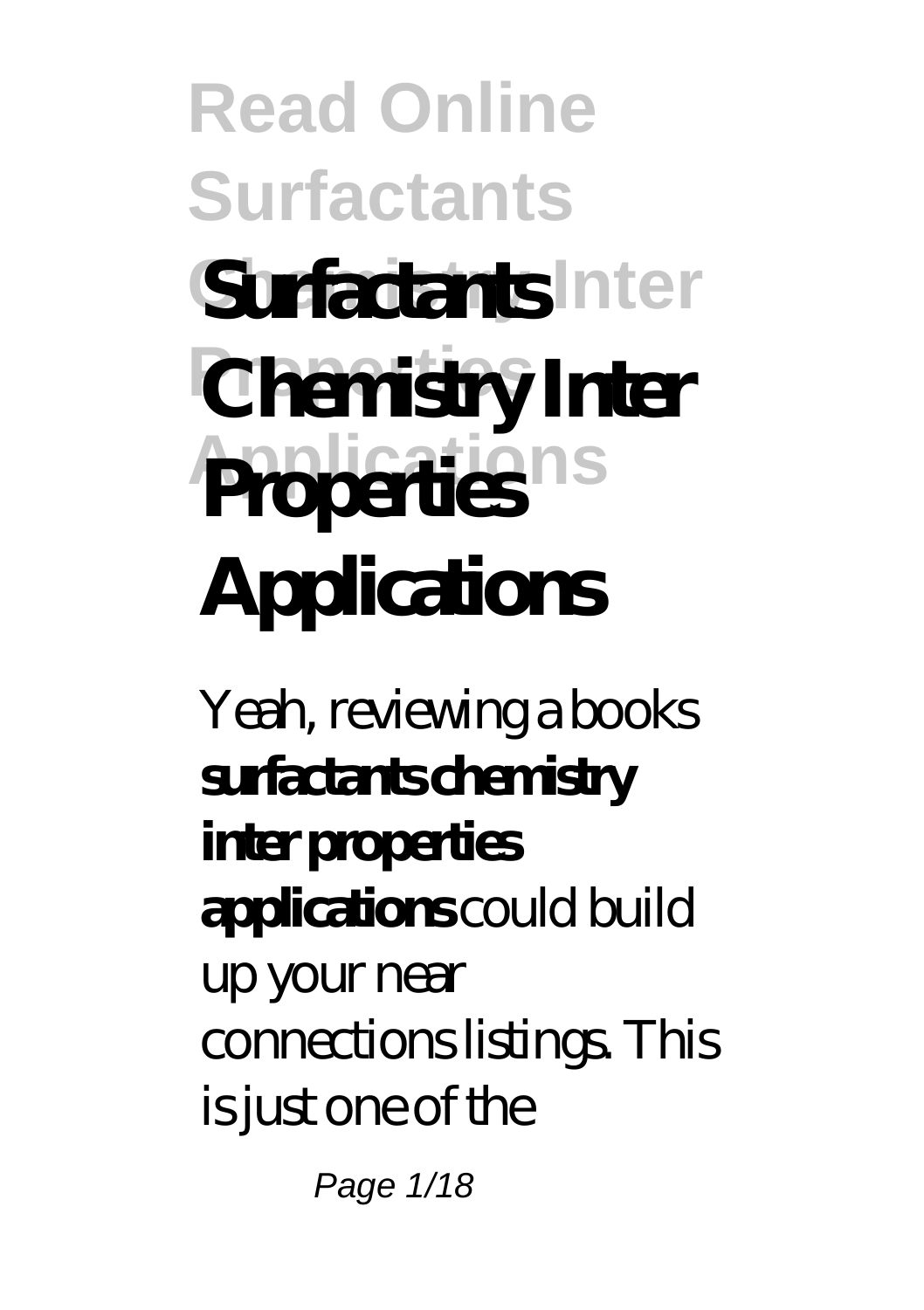solutions for you to be **r Properties** understood, finishing does not suggest that you successful. As have fabulous points.

Comprehending as without difficulty as harmony even more than additional will present each success. neighboring to, the declaration as with ease as perception of this Page 2/18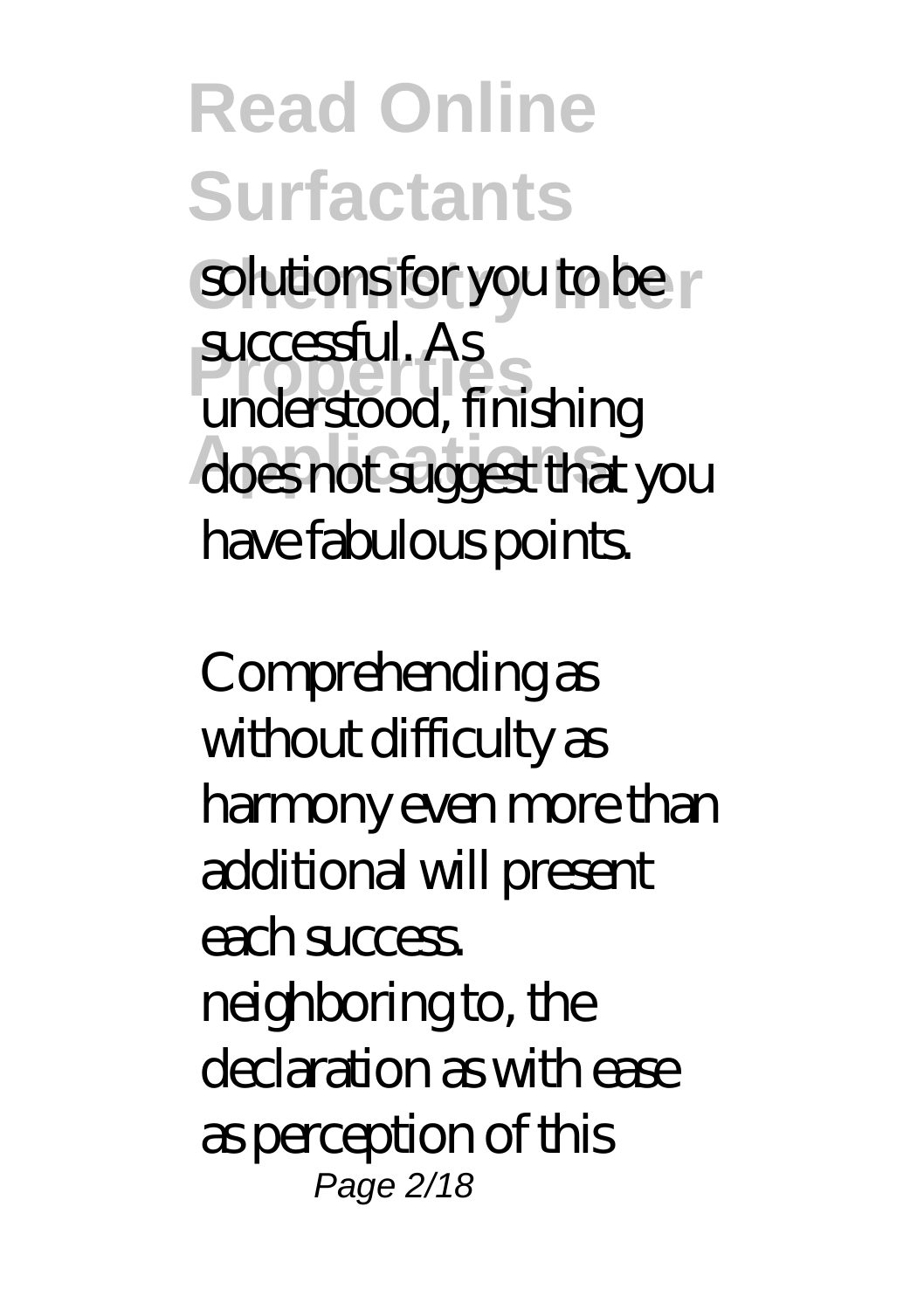**Read Online Surfactants** surfactants chemistry en **Properties** applications can be taken **Applications** as well as picked to act. inter properties

Surfactants Chemistry Inter Properties **Applications** 3 Department of Chemistry ... and surface functionalization of quantum dots that enable fine tuning of their optical, chemical, and Page 3/18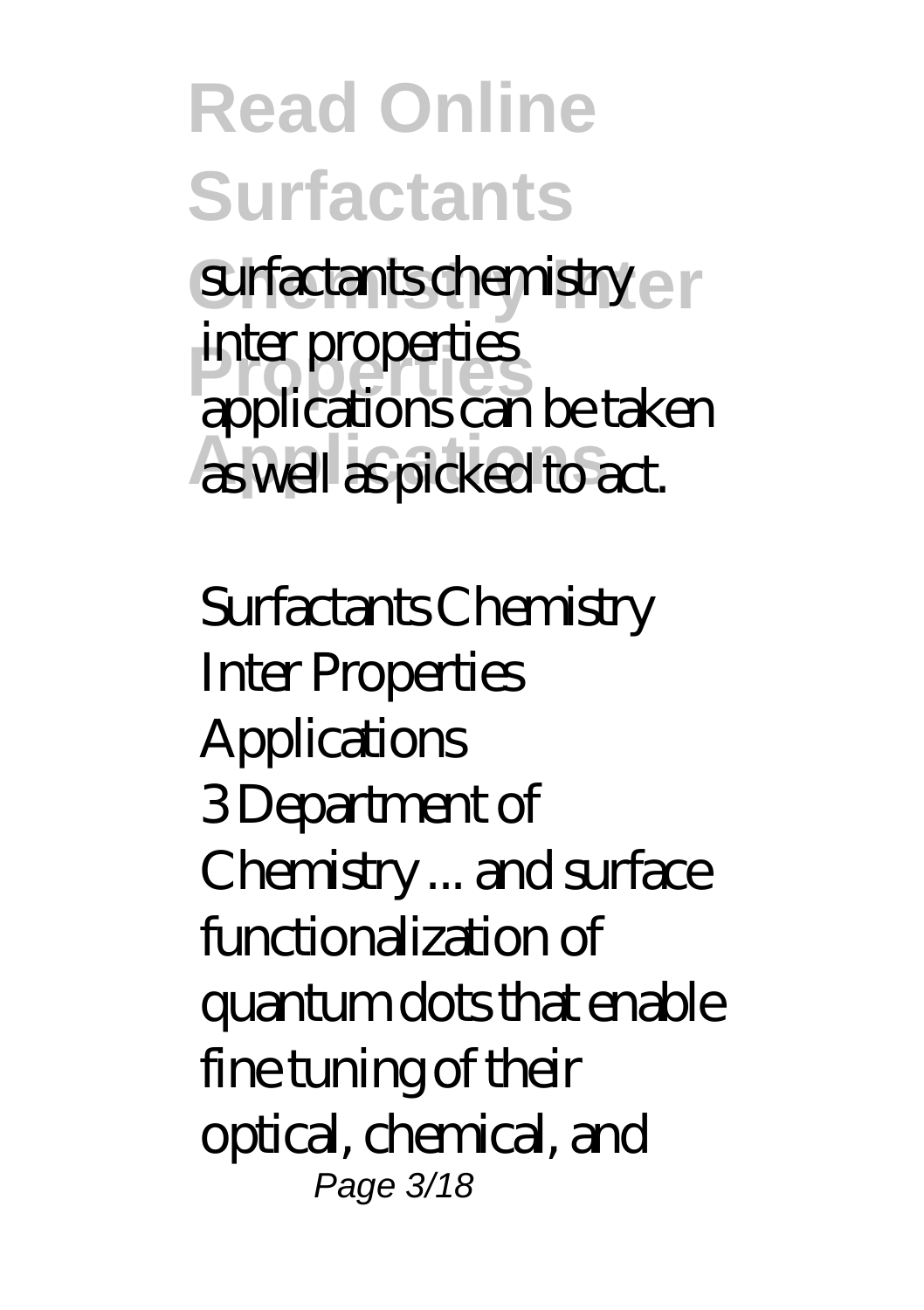#### **Read Online Surfactants Confirmal properties. Properties** developments have driven the ...tions These important

Semiconductor quantum dots: Technological progress and future challenges Mixing metals into alloys has long been useful for fine-tuning specific properties, like conductivity and Page 4/18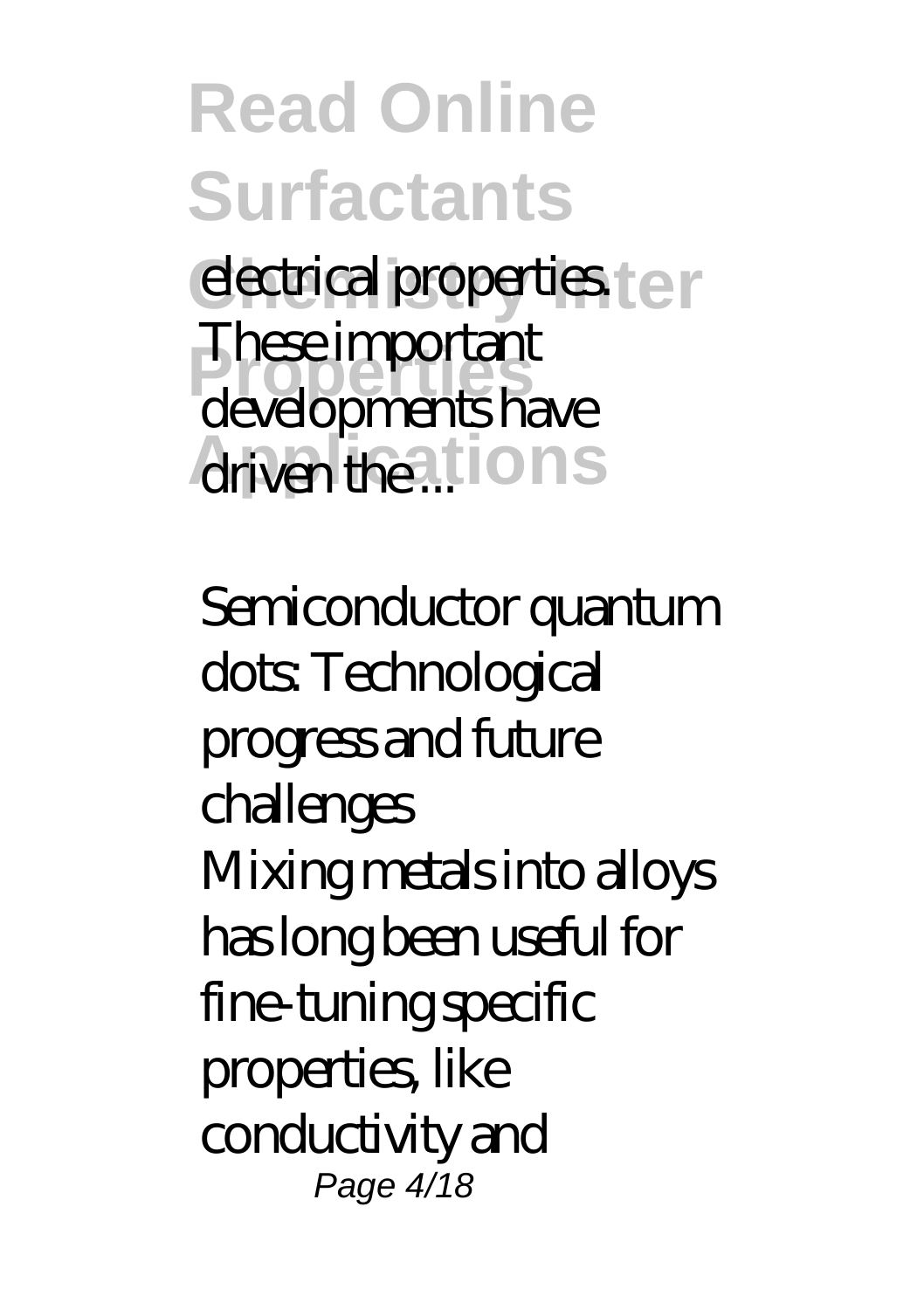strength, depending on **Properties** for. Potential applications only get wider if ...s what they' re needed

Metals merged into amalgam nanocrystals in new manufacturing method The top 20 inorganic chemicals manufactured in Canada, China, Europe, India, Japan, and the US (2005 data) are: Page 5/18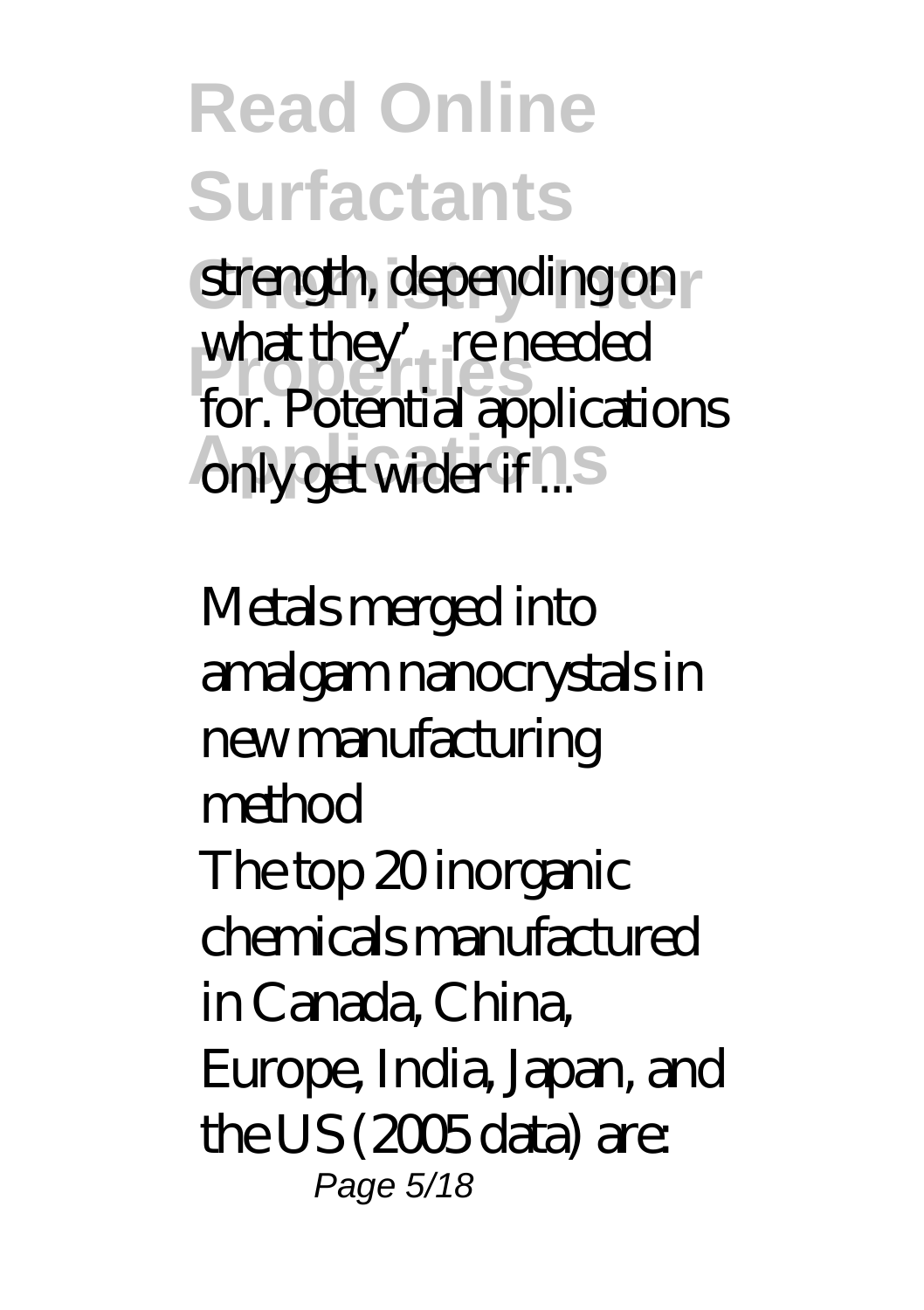**Read Online Surfactants** All of these chemicals **Properties** application in every **Applect** of the chemical ... and compounds have

Inorganic Chemicals and Compounds Information and the bottom surface of the box body has an upward convex hole. Unsurprisingly, the invention patent application was found to Page 6/18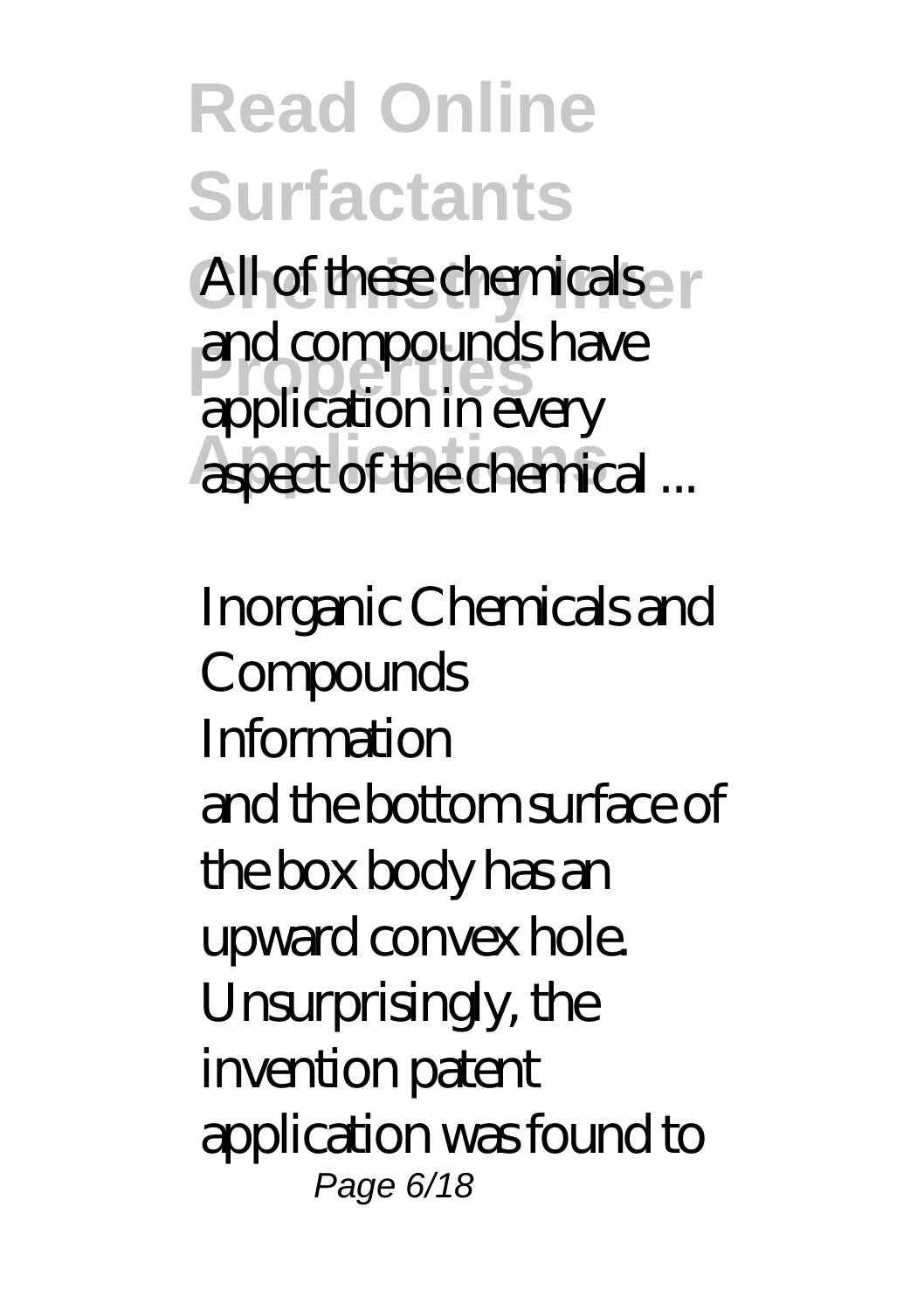lack novelty and Inter **Properties** rejected. In contrast ... **Applications** inventiveness and was

China's Supreme People's Court Rules Utility Model Patent Unenforceable if **Corresponding** Invention Patent Application Fails to Grants such as surface moisture, and will bond well to a Page 7/18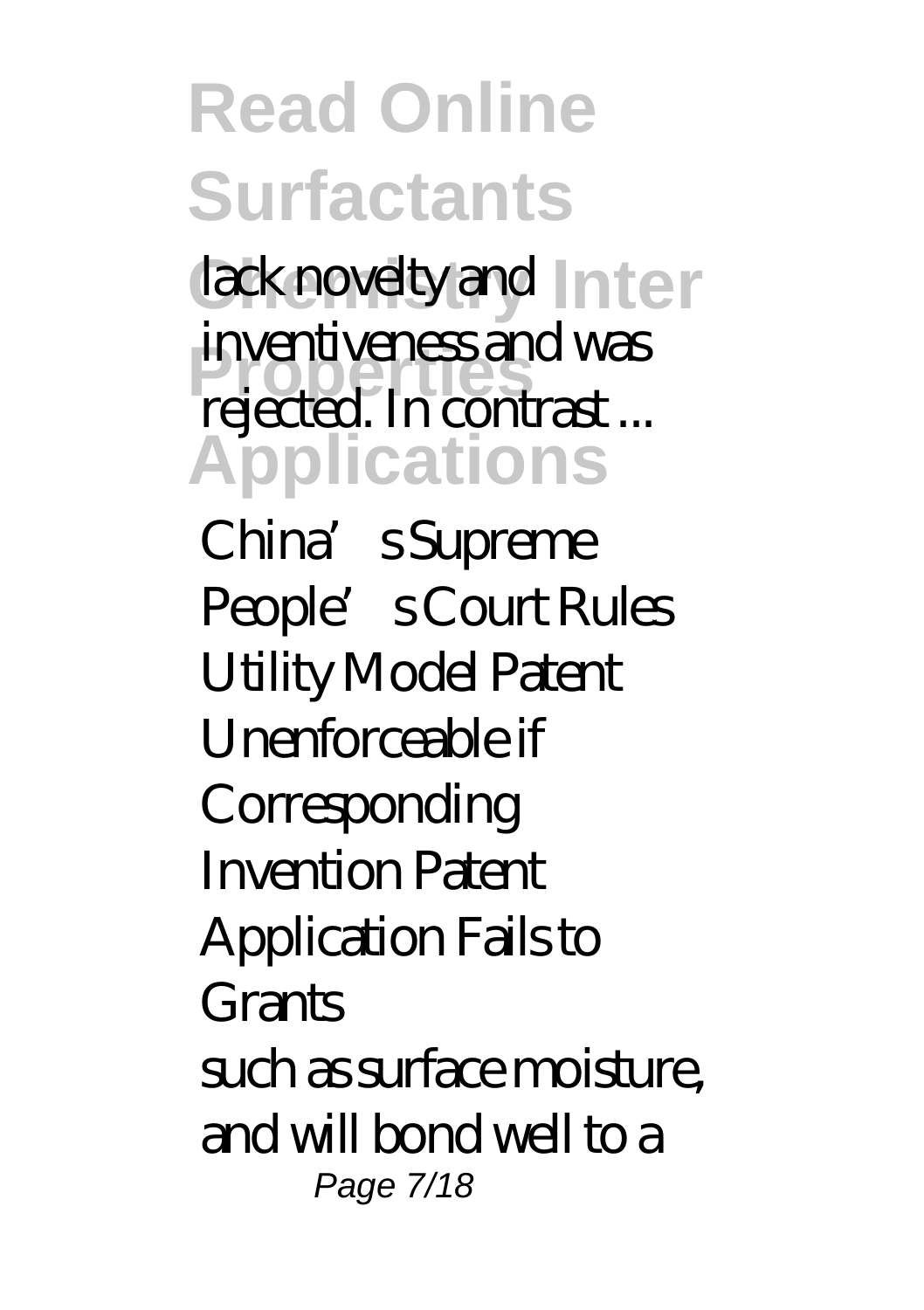wide range of substrates. **Properties** the market to forecast the revenues and analyze the The report categorizes trends in segments, based on curing process, ...

Worldwide Instant Adhesive Industry to 2026 - Key Drivers and Challenges - ResearchAn dMarkets.com These patents were called "submarine patents" Page 8/18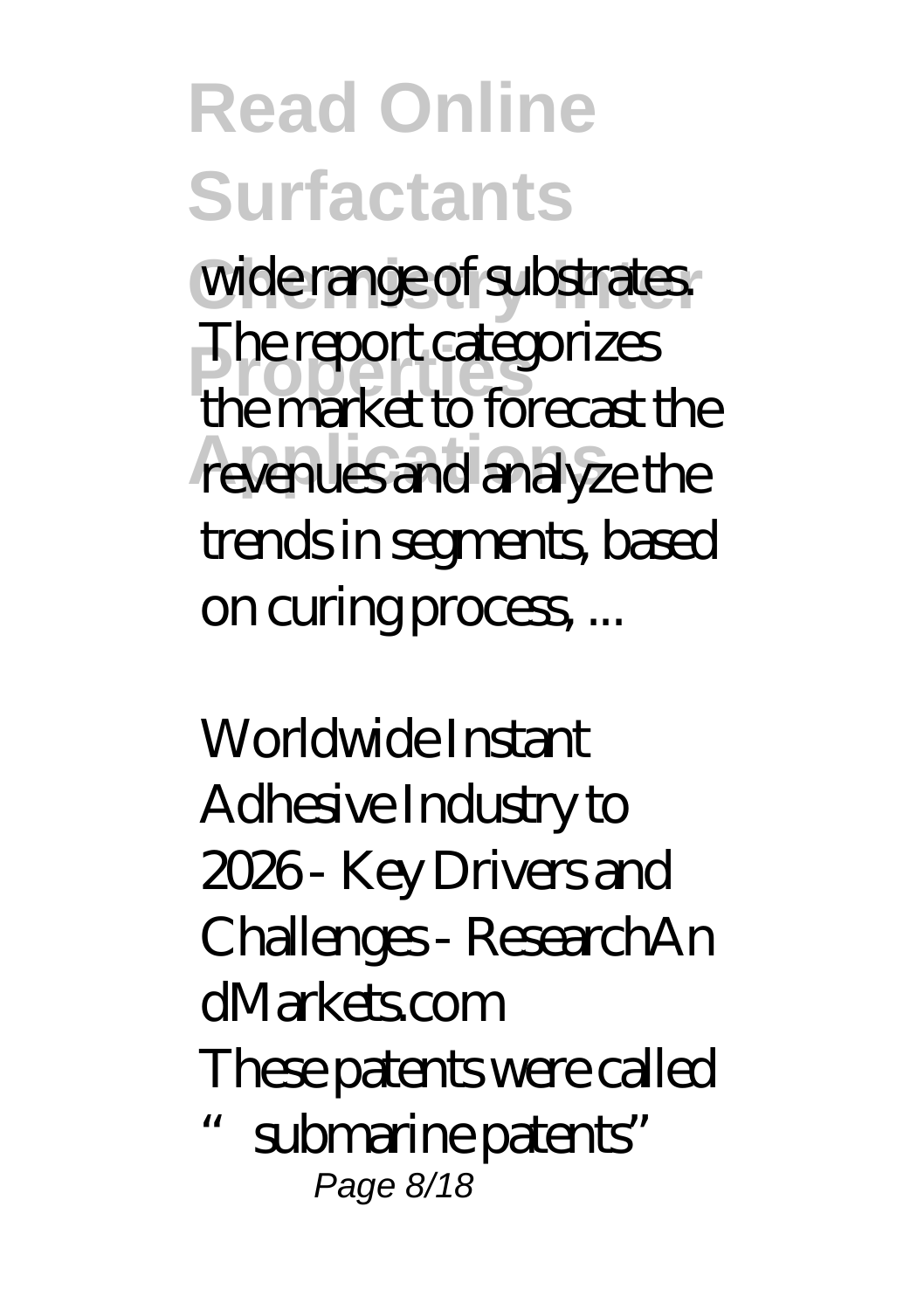**because their existence** was secret irorn<br>competitors until they emerged to the surface to was secret from ... for those patent applications filed on or after ...

If You Snooze, You Lose: Prosecution Laches as a Defense by the PTO 2 Department of Applied Chemistry, Kumoh National Institute of Page  $9/18$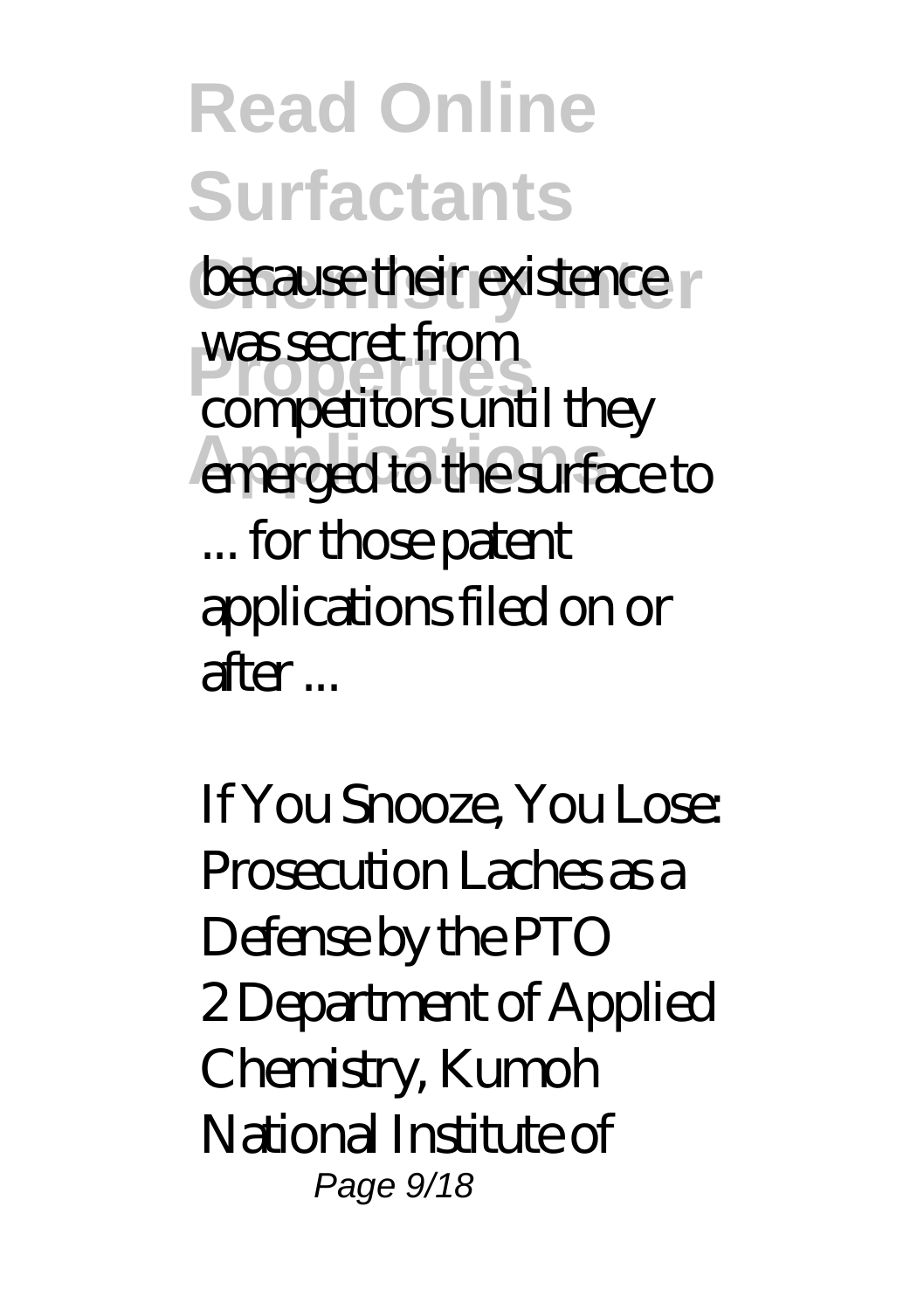Technology ... However, **Properties** neurotoxicity of PMB **Applications** (13, 14) have limited its the nephrotoxicity and clinical application at a dose effective ...

Nanocapsules modify membrane interaction of polymyxin B to enable safe systemic therapy of Gram-negative sepsis These ACTs will generate fundamental scientific Page 10/18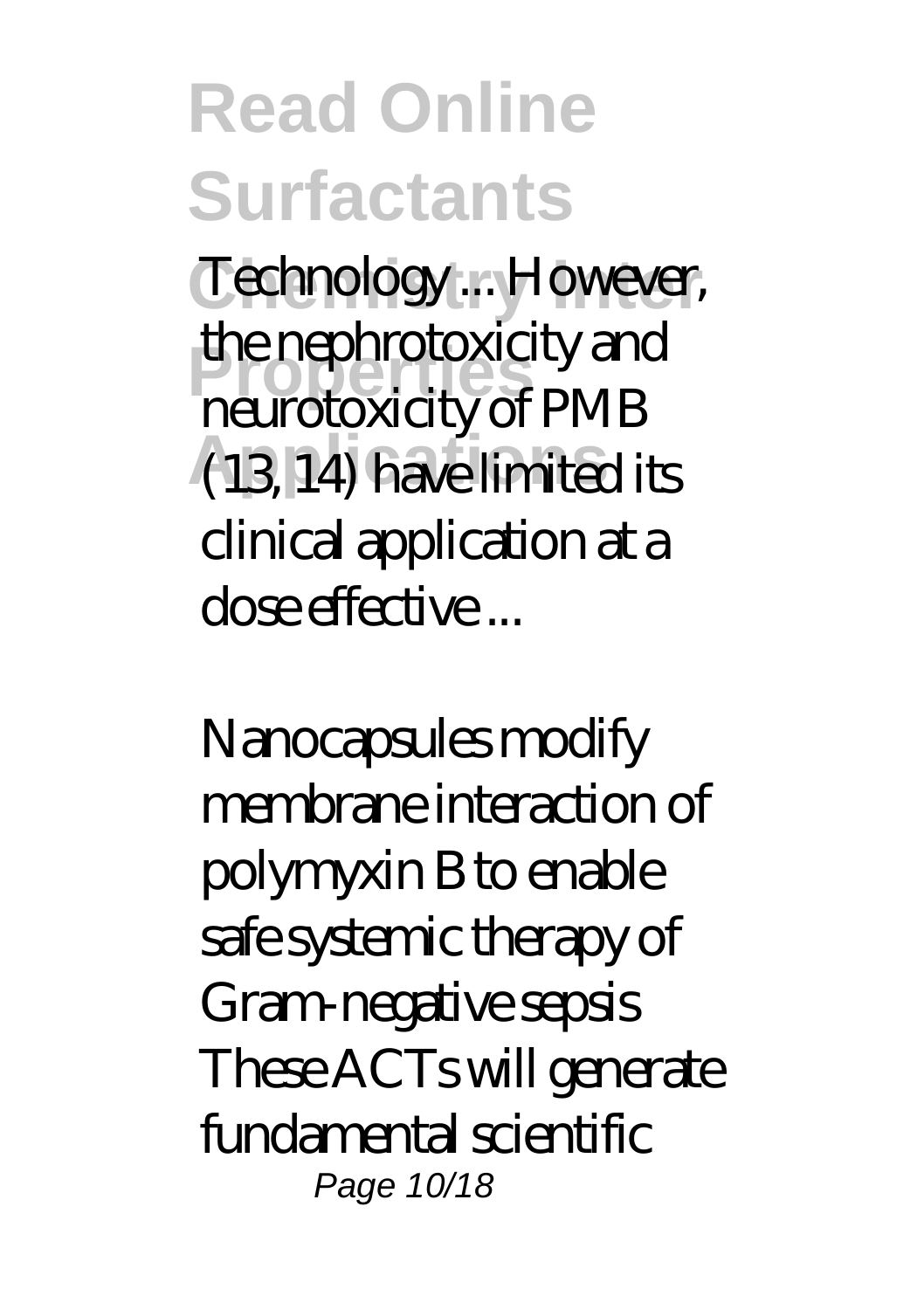understanding that **I** e **Properties** novel materials and properties for the robust enables the design of collection ... mixtures to create coatings with tailored ...

PIRE: Research and Education in Active Coatings Technologies (REACT) for the Human Habitat They polymerize in the .<br>Page 11/18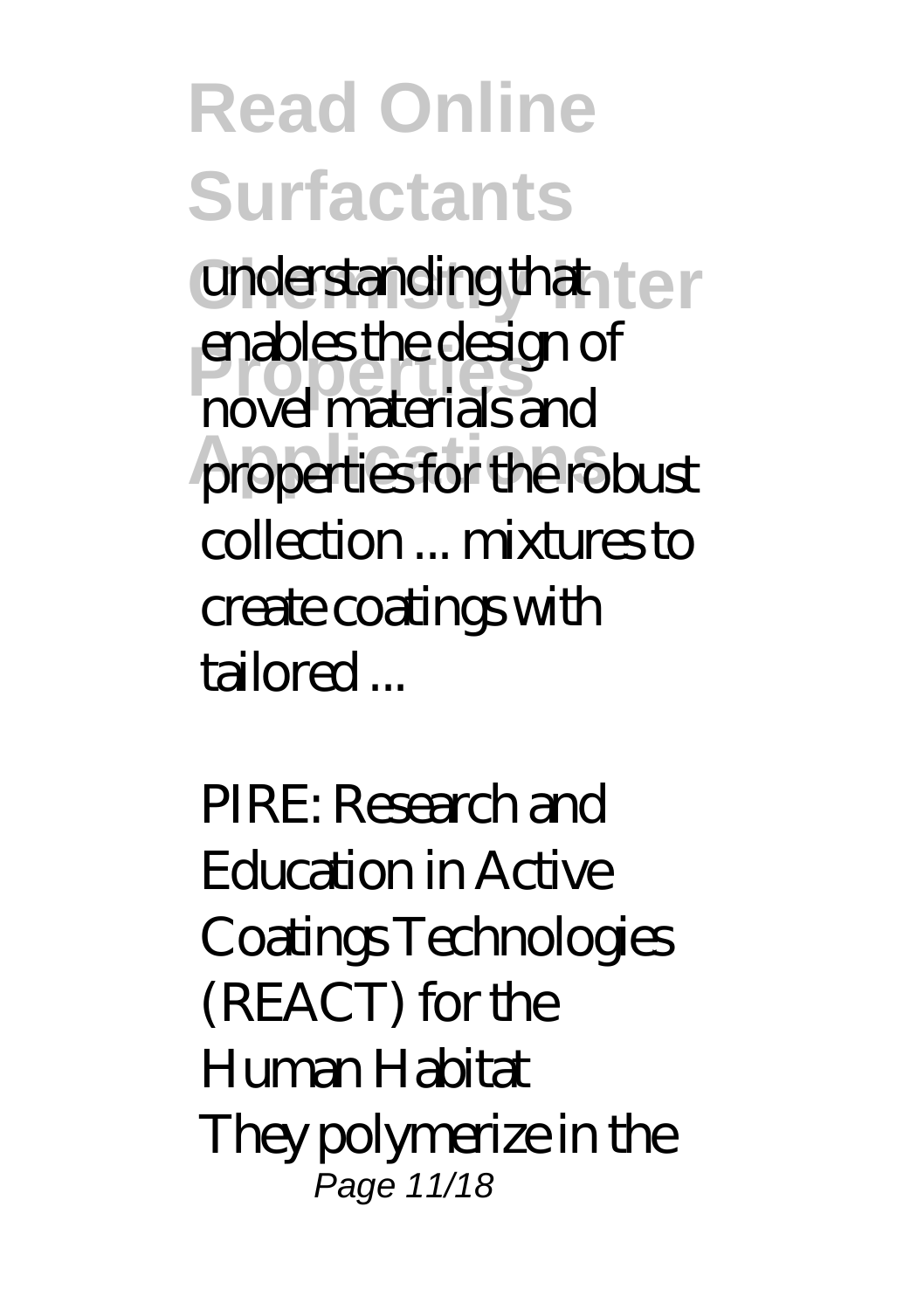presence of a weak base, **Properties** ... based on curing process (Conventional & such as surface moisture Light-Cured), Chemistry (Cyanoacrylate & Epoxybased), Application (Industrial, ...

Global Instant Adhesive Market Is Anticipated To Grow At A CAGR Of 8.95% By 2026 | Asia-Pacific Dominated The Page 12/18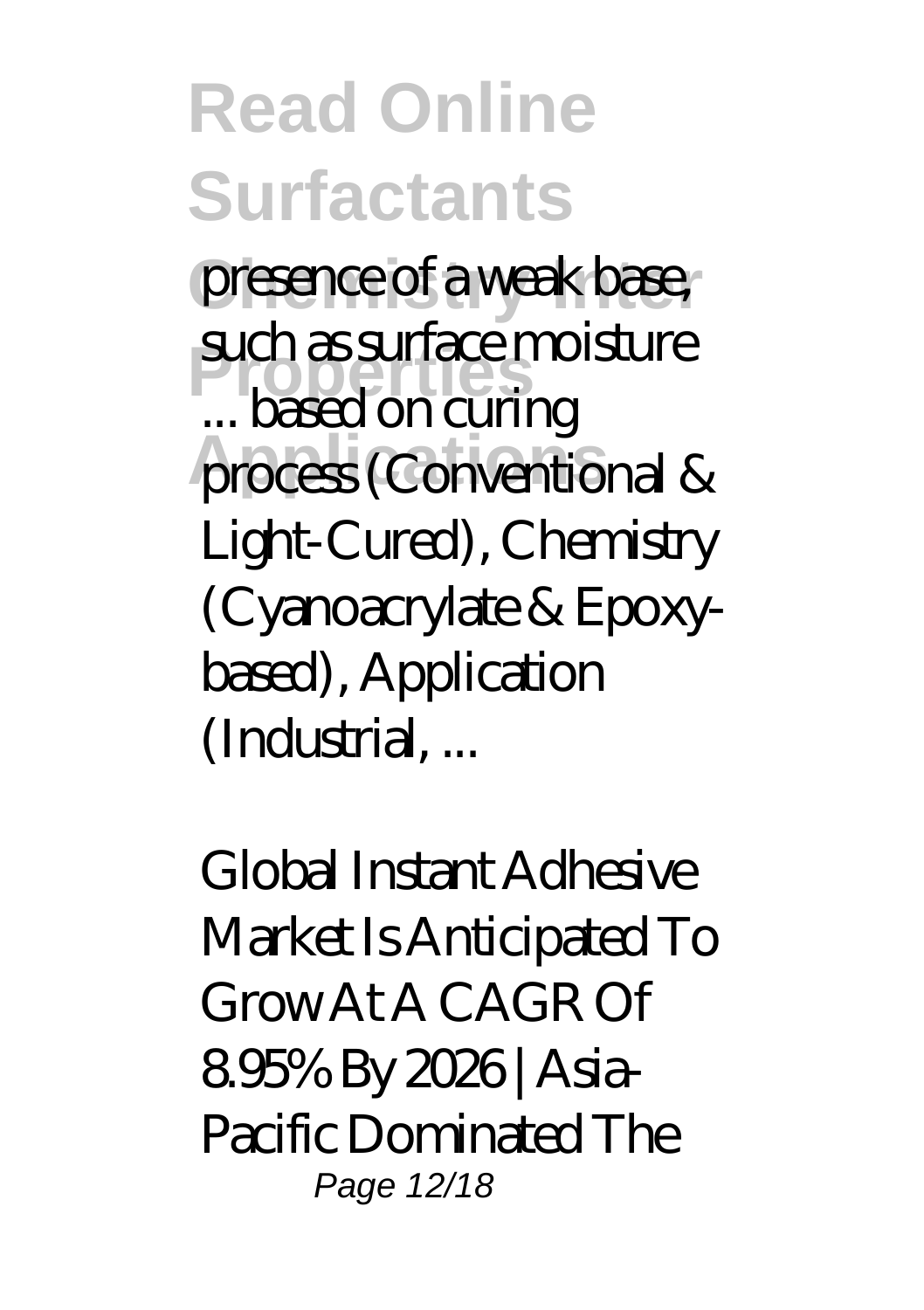**Read Online Surfactants** Market Across The **Leir Properties** Award Citation: For his **Autstanding iONS** World. contributions to synthetic organic fluorine chemistry, including pioneering ... nanoparticles with tunable optical properties derived from their surface plasmons ...

2019 National Awards Page 13/18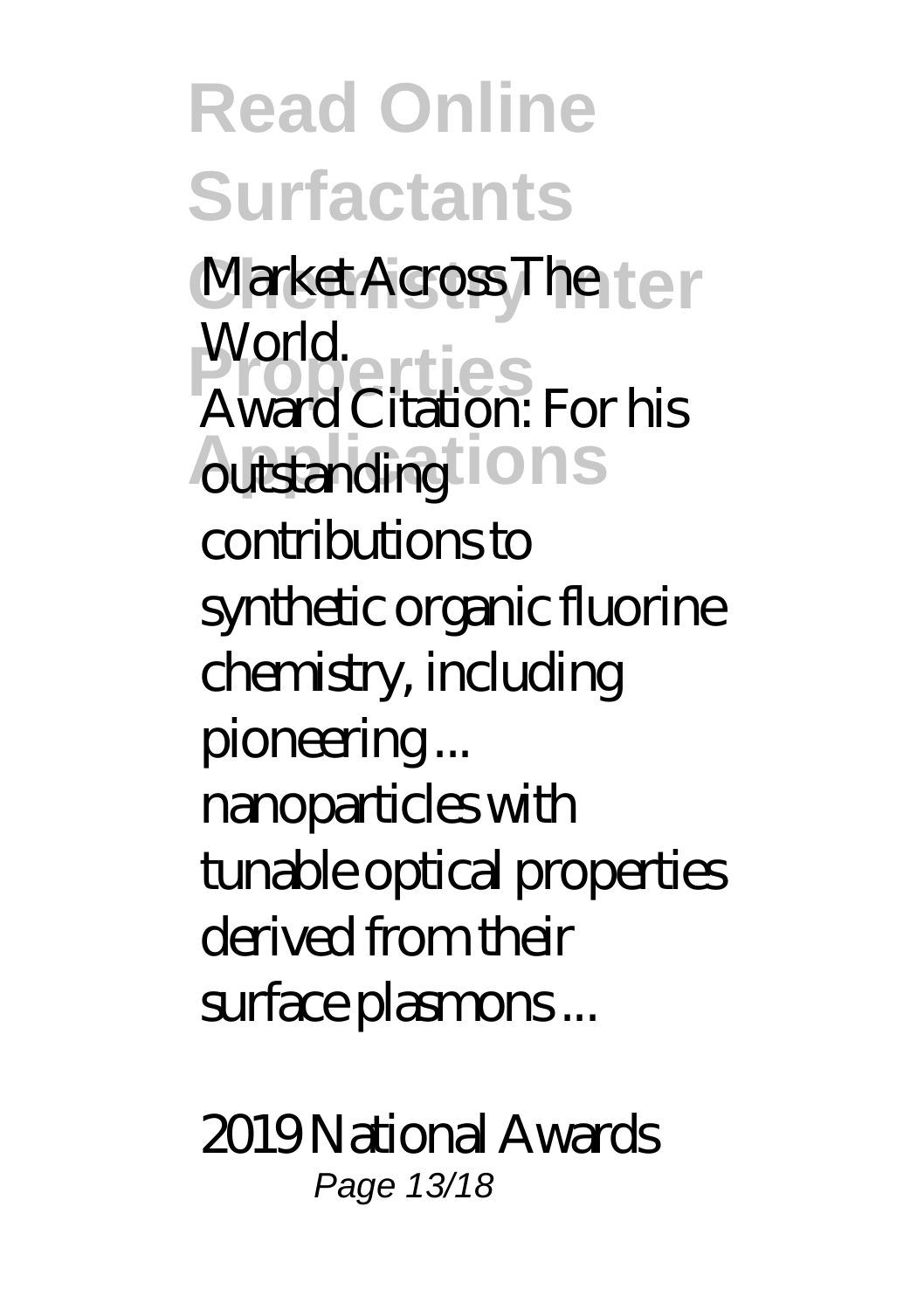**Read Online Surfactants** Recipients try Inter **Properties** Montreal Protocol Using computer models to A world without the represent the climate, the atmosphere's chemistry ... greenhouse gas emissions follow an intermediate scenario for the 21st century ...

Repairing ozone layer is also reducing CO2 in the atmosphere Page 14/18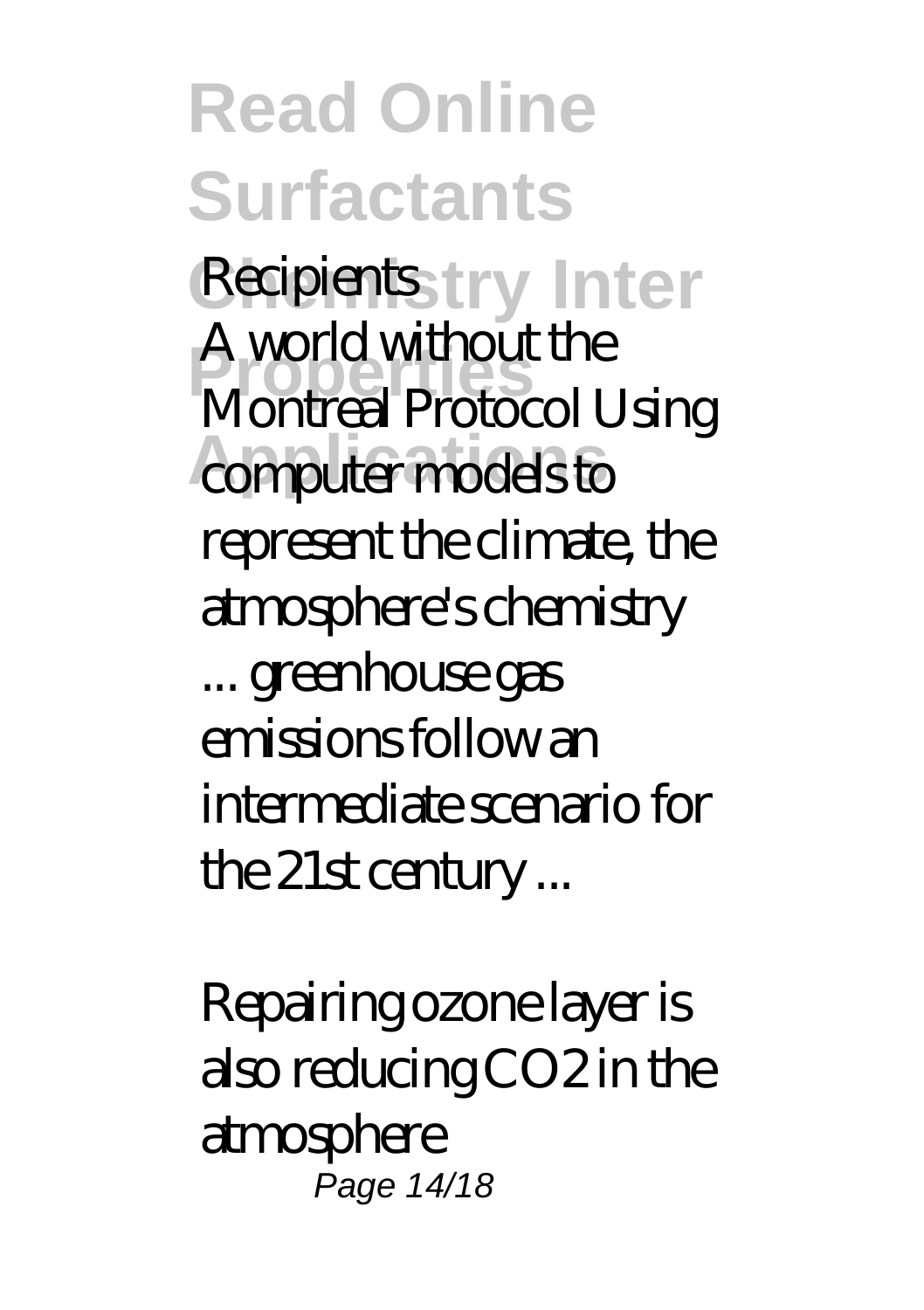DiAmante's stinyn ter **Properties** designed according to **Applications** the specifications of diamond wafers, clients, can cost from \$500 to \$3,000 each, depending on their size, material quality, surface finish and other ...

DiAmante creates diamonds for high-tech uses To purchase real Page 15/18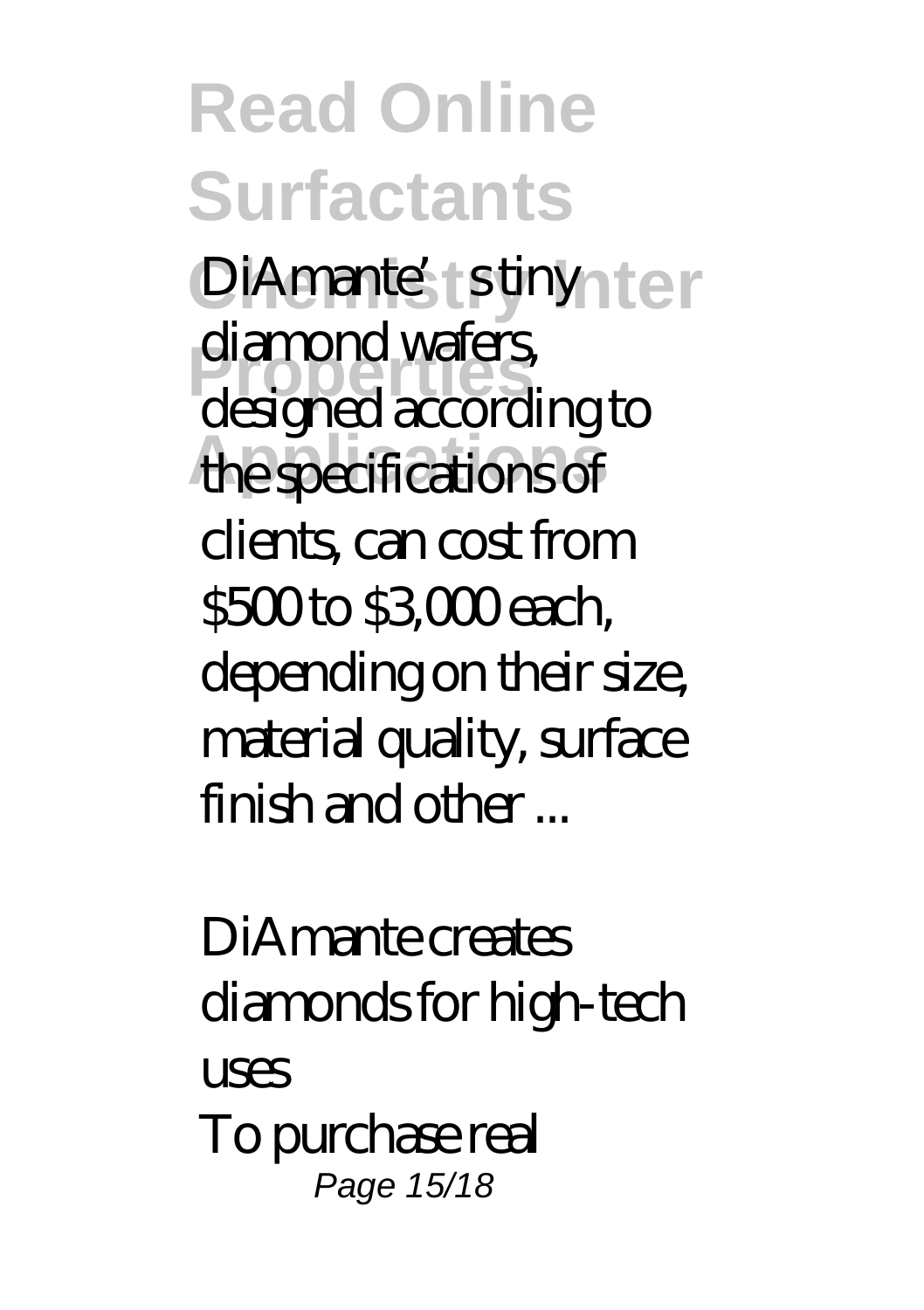**Read Online Surfactants** property, the y Inter **Properties** ... AI does not need to understand all of S information attributes of chemistry to understand the technology. The technology can be targeted to oxidation, and perhaps ...

We Have to Believe: Keeping an Open Mind on AI is Vital to the Future of Our Patent Page 16/18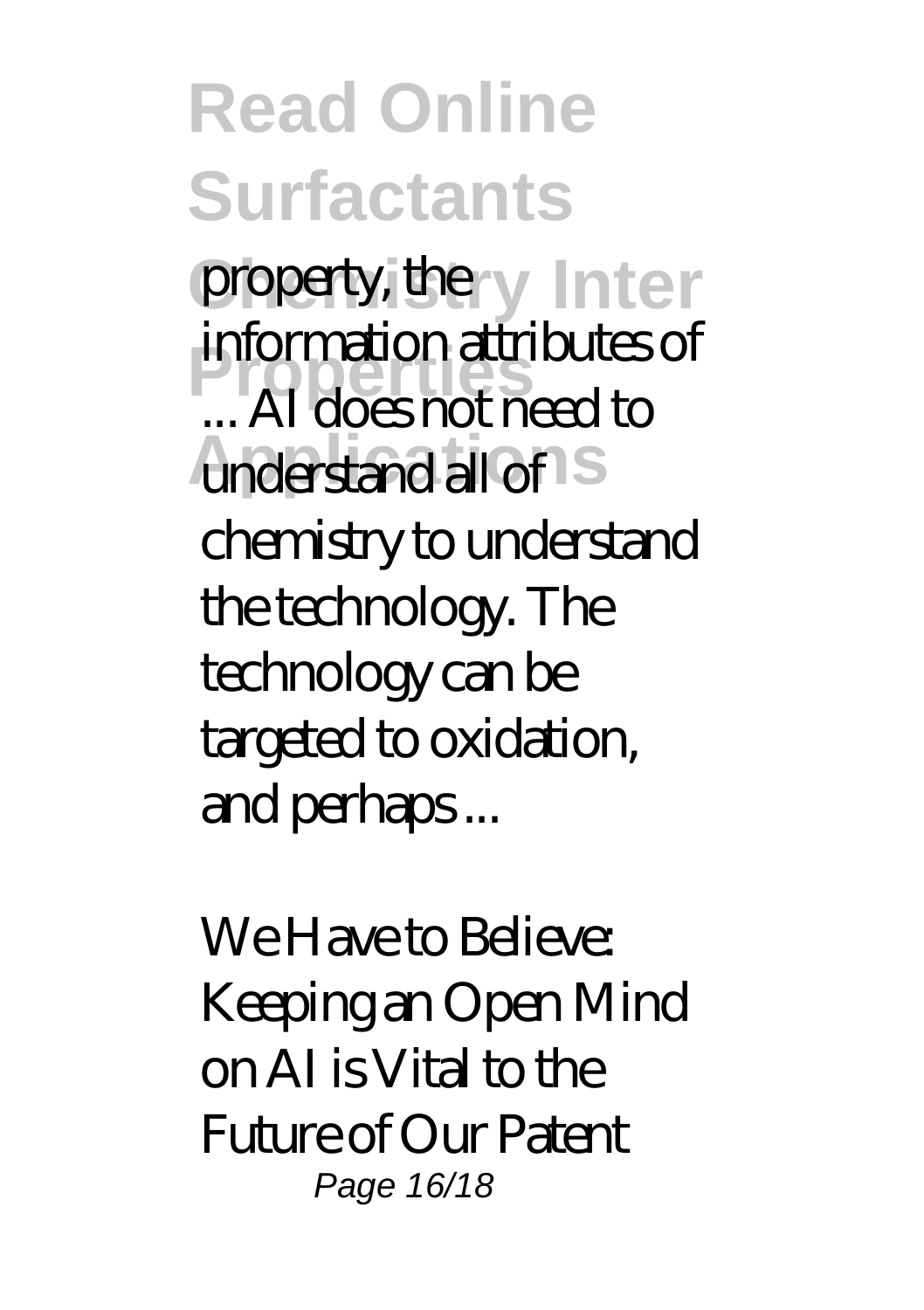**Read Online Surfactants** System<sub>istry</sub> Inter **Properties** properties of the solid **Earth ... The Interface** Geophysics uses physical Analysis Centre specialises in the application of a wide range of analytical techniques and is used by the Schools of Chemistry

Earth Sciences The principals of thermal Page 17/18